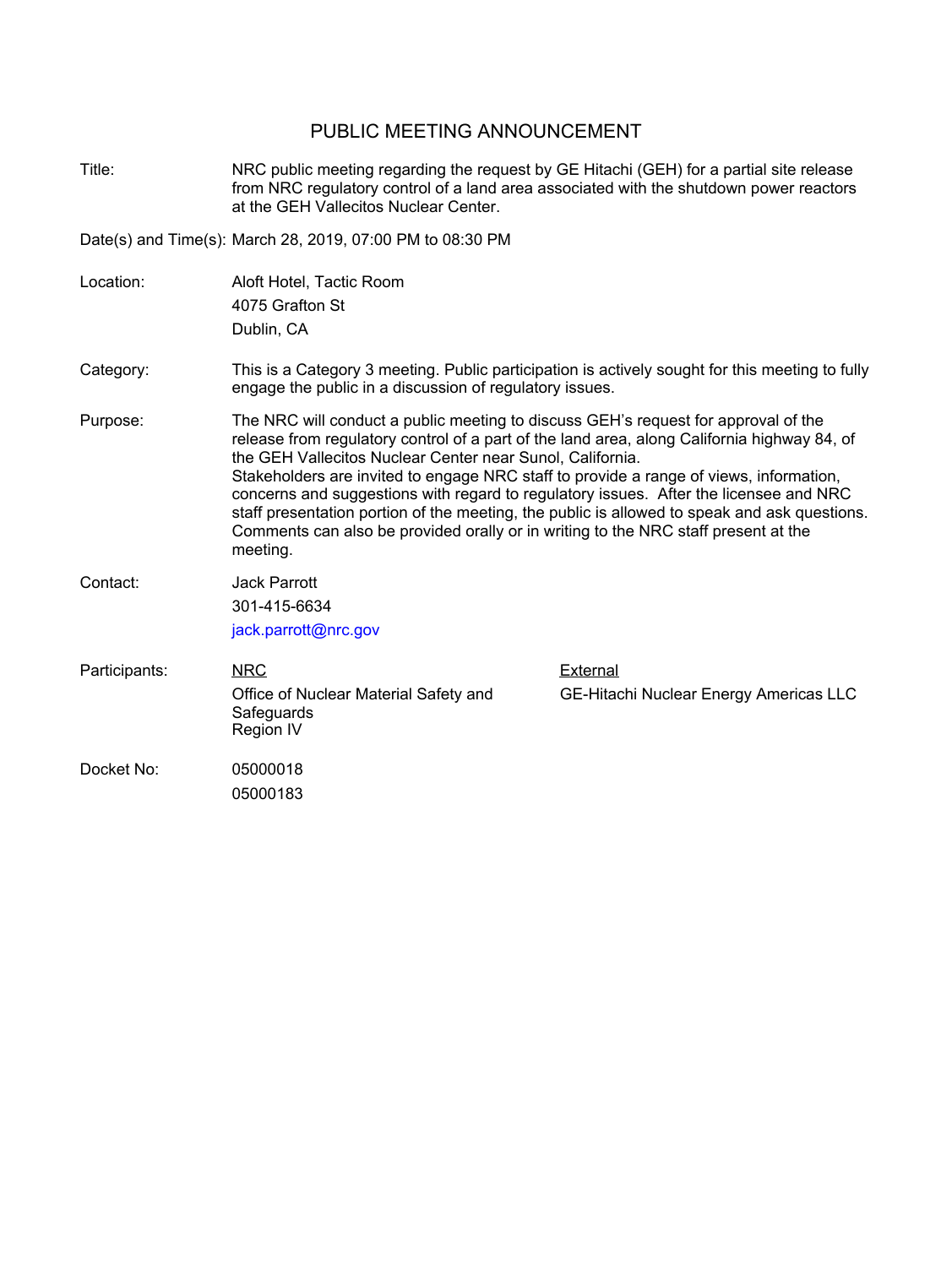## PUBLIC MEETING AGENDA

NRC public meeting regarding the request by GE Hitachi (GEH) for a partial site release from NRC regulatory control of a land area associated with the shutdown power reactors at the GEH Vallecitos Nuclear Center.

March 28, 2019, 07:00 PM to 08:30 PM

Aloft Hotel, Tactic Room 4075 Grafton St Dublin, CA

| Time              | Item                                                  | Lead       |
|-------------------|-------------------------------------------------------|------------|
| $7:00 \text{ pm}$ | <b>Introductions</b>                                  | A11        |
| $7:15 \text{ pm}$ | GEH presentation on the request                       | <b>GEH</b> |
| $7:30 \text{ pm}$ | NRC presentation on the partial site release approval |            |
|                   | process and confirmatory survey                       | NRC        |
| $8:00 \text{ pm}$ | Public comment, questions and discussion              | Public     |
| $8:30 \text{ pm}$ | Adjourn meeting                                       |            |